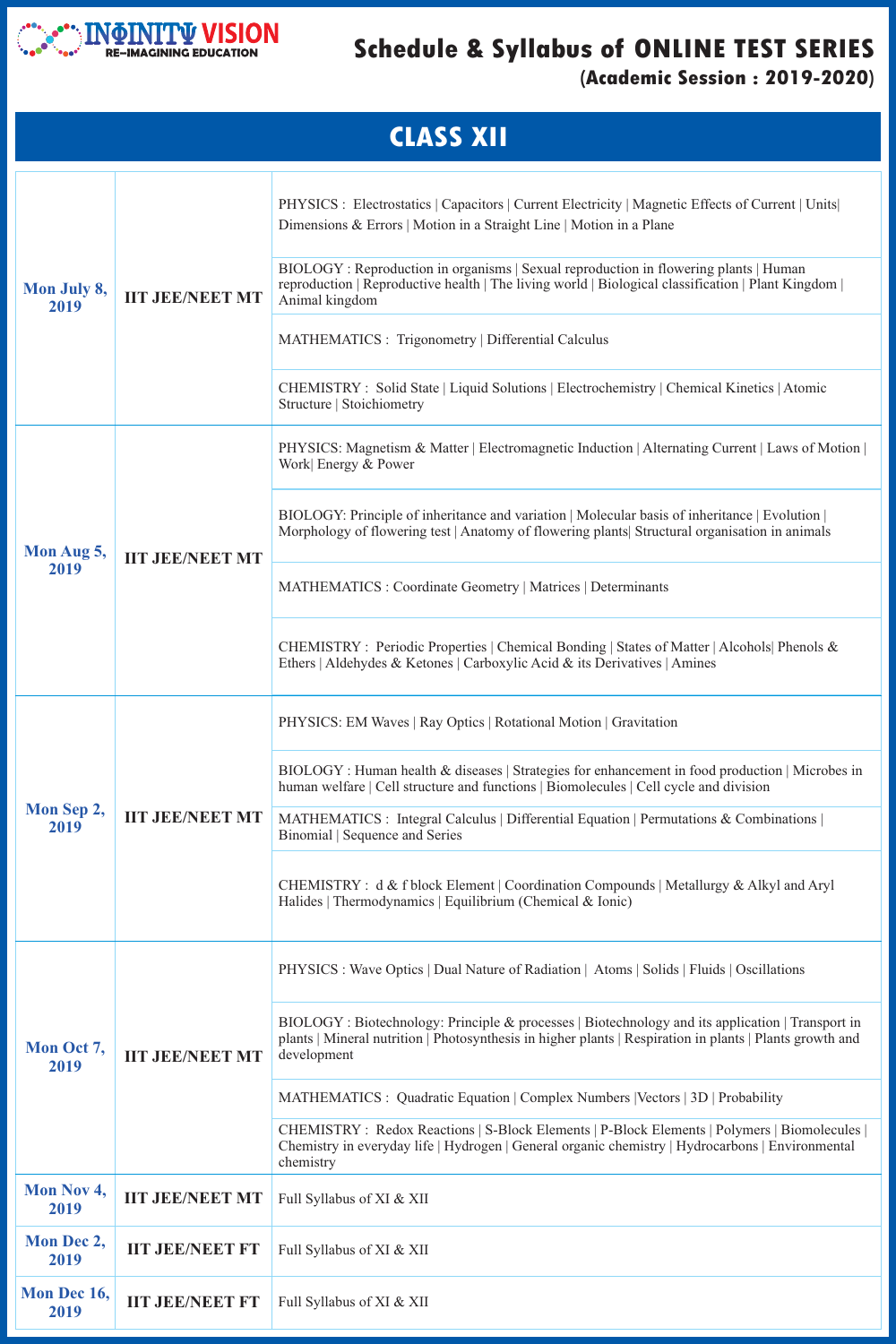

## **Schedule & Syllabus of ONLINE TEST SERIES**

## **(Academic Session : 2019-2020)**

|                     |                        | BIOLOGY: Transport in plants   Mineral nutrition   Photosynthesis in higher plants   Respiration in<br>plants   Plants growth and development                                                                                                            |  |  |  |  |
|---------------------|------------------------|----------------------------------------------------------------------------------------------------------------------------------------------------------------------------------------------------------------------------------------------------------|--|--|--|--|
| Fri Nov 23,<br>2018 | <b>IIT JEE/NEET MT</b> | PHYSICS: Properties of Solids   Properties of Liquids   Thermal Properties of Matter   Kinetic<br>Theory of Gases                                                                                                                                        |  |  |  |  |
|                     |                        | <b>MATHEMATICS: Conic Section   Complex Number</b>                                                                                                                                                                                                       |  |  |  |  |
|                     |                        | CHEMISTRY: Thermodynamics & Thermochemistry   Chemical Equilibrium   Ionic Equilibrium                                                                                                                                                                   |  |  |  |  |
|                     |                        | BIOLOGY: Digestion and absorption   Breathing and exchange of gases   Body fluids and<br>circulation   Excretory products and their elimination   Locomotion and movement   Neural control<br>$\&$ co-ordination   Chemical coordination and integration |  |  |  |  |
| Mon Jan 24,<br>2019 | <b>IIT JEE/NEET MT</b> | <b>Full Syllabus XI</b>                                                                                                                                                                                                                                  |  |  |  |  |
| Mon Mar 2,<br>2019  | <b>IIT JEE/NEET MT</b> | <b>Full Syllabus XI</b>                                                                                                                                                                                                                                  |  |  |  |  |

|                     |                        | <b>CLASS XI</b>                                                                                                         |  |
|---------------------|------------------------|-------------------------------------------------------------------------------------------------------------------------|--|
| Mon Aug 2,<br>2019  | <b>IIT JEE/NEET MT</b> | PHYSICS : Basic Maths   Units   Dimensions & Errors   Motion in a Straight Line   Motion in a<br>Plane   Laws of Motion |  |
|                     |                        | MATHEMATICS: Basic Mathematics   Trigonometry                                                                           |  |
|                     |                        | CHEMISTRY: Stoichiometry   Atomic Structure   Classification of Elements and Periodicity in<br>Properties               |  |
|                     |                        | BIOLOGY: The Living world   Biological classification   Plant Kingdom   Animal kingdom                                  |  |
| Mon Sept 6,<br>2019 | <b>IIT JEE/NEET MT</b> | PHYSICS: Work Energy & Power   System of Particles                                                                      |  |
|                     |                        | MATHEMATICS: Quadratic Equations   Sequence & Series                                                                    |  |
|                     |                        | CHEMISTRY: Chemical Bonding & Molecular Structure   States of Matter   Solid state                                      |  |
|                     |                        | BIOLOGY: Morphology of flowering test   Anatomy of flowering plants   Structural organisation<br>in animals             |  |
| Mon Oct 18,<br>2019 |                        | PHYSICS: Gravitation   Properties of Solids                                                                             |  |
|                     |                        | <b>MATHEMATICS</b> : Straight Line                                                                                      |  |
|                     | <b>IIT JEE/NEET MT</b> | CHEMISTRY: Thermodynamics & Thermochemistry   Chemical Equilibrium                                                      |  |
|                     |                        | BIOLOGY: Cell structure and functions   Biomolecules   Cell cycle and division                                          |  |
| Mon Nov 22,<br>2019 | <b>IIT JEE/NEET MT</b> | PHYSICS: Properties of Liquids   Thermal Properties of Matter   Kinetic Theory of Gases                                 |  |
|                     |                        | MATHEMATICS: Circle   Conic Section                                                                                     |  |
|                     |                        | CHEMISTRY: Chemical Equilibrium   Ionic Equilibrium   Redox reaction                                                    |  |